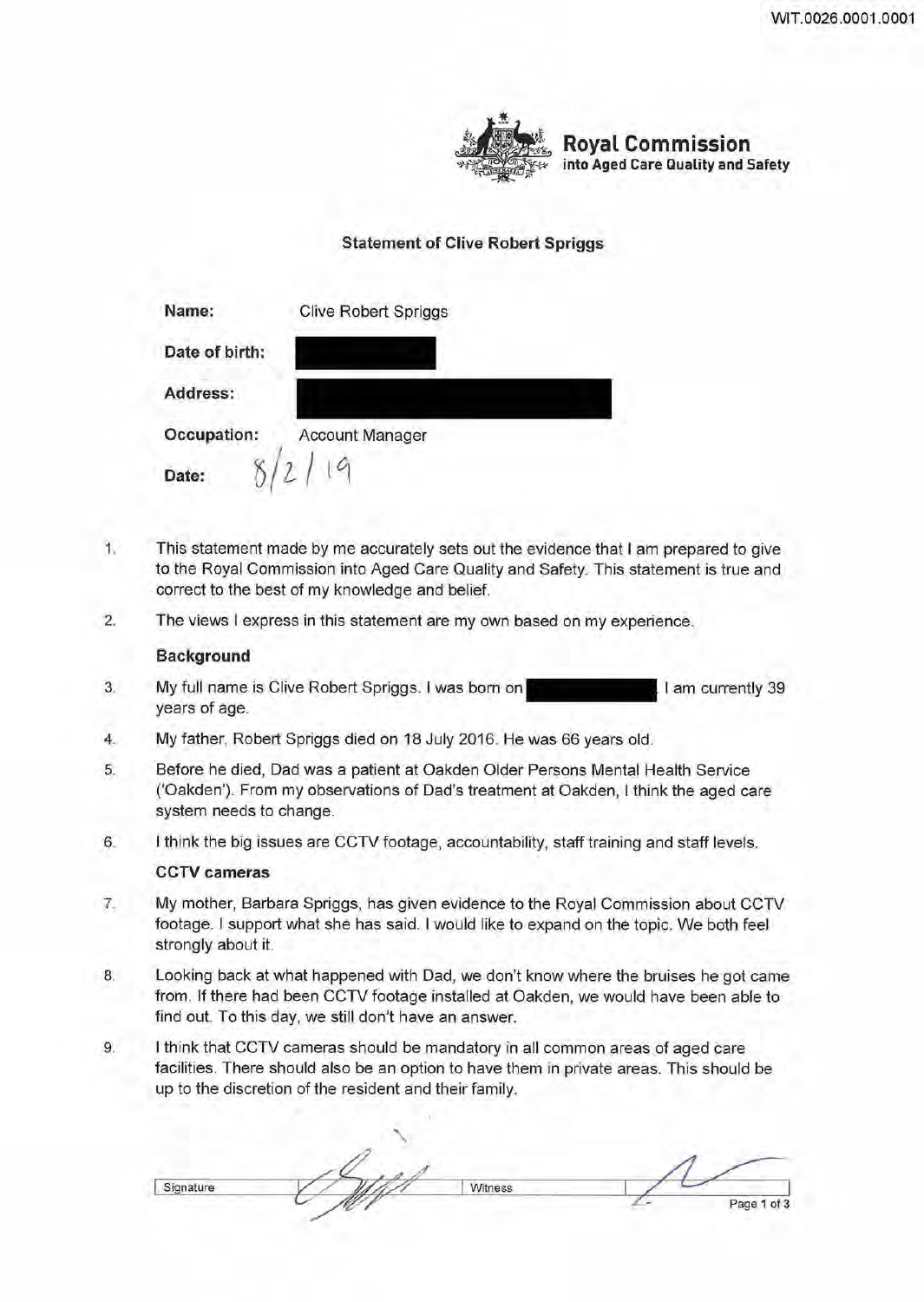- 10. I think the benefits of using CCTV footage come from all angles. It is not just about keeping residents safe and stopping and deterring mistreatment. There are also benefits for the carer and the provider.
- 11. CCTV footage creates an objective record of what happened. If, for example, a resident were to have a fall, this could be picked up by the CCTV cameras and investigated. It could eliminate suspicion against staff. It could identify why the fall happened so that could be avoided in the future. CCTV footage could be used for training purposes on how to avoid certain scenarios occurring or being repeated. Another possibility is that a resident's behaviour might be a risk to staff or other residents. The record of an incident might enable proof that a particular resident is a risk and what their behaviour has been. This could help keep staff and residents safe.

### **Accountability**

- 12. There needs to be more accountability in the aged care system.
- 13. Despite everything that my family has been through, nobody has been made accountable for what happened to my Dad. There were people running Oakden while it was deemed an 'unsafe and unfit' environment. Staff and management of Oakden may have lost their jobs when it closed but where are they now? Are they in another state? Are they going to be repeating what they did somewhere else? There needs to be a mark on their name in the system.
- 14. If they want to work in another state, their new employer needs to be able to access information about them. I think there should be a national database that an employer can check to see whether there is a red flag against their name. An employer providing aged care would have to go through the process of checking the database before employing new staff. There should be a system of accountability similar to the system for the medical and health professions.

### **Staff training and staff levels**

- 15. Another area that I think is really important is staff training.
- 16. Every resident is different. Aged care workers need to be trained to understand how different illnesses work and to understand their different characteristics. All residents cannot be treated the same by aged care workers.
- 17. Dad had Parkinson's disease, Lewy body dementia and Capgras Syndrome. He had a complex combination of these conditions. He had different needs to other residents. Aged care workers need to have higher order training to understand how to care for residents with those more complex needs. Training should cover characteristics of particular illnesses or combinations of conditions.
- 18. I think there needs to be more specialisation in the aged care industry. People should specialise in certain areas and care for residents with those specific needs.

Signature I VIII Witness Page 2 of 3